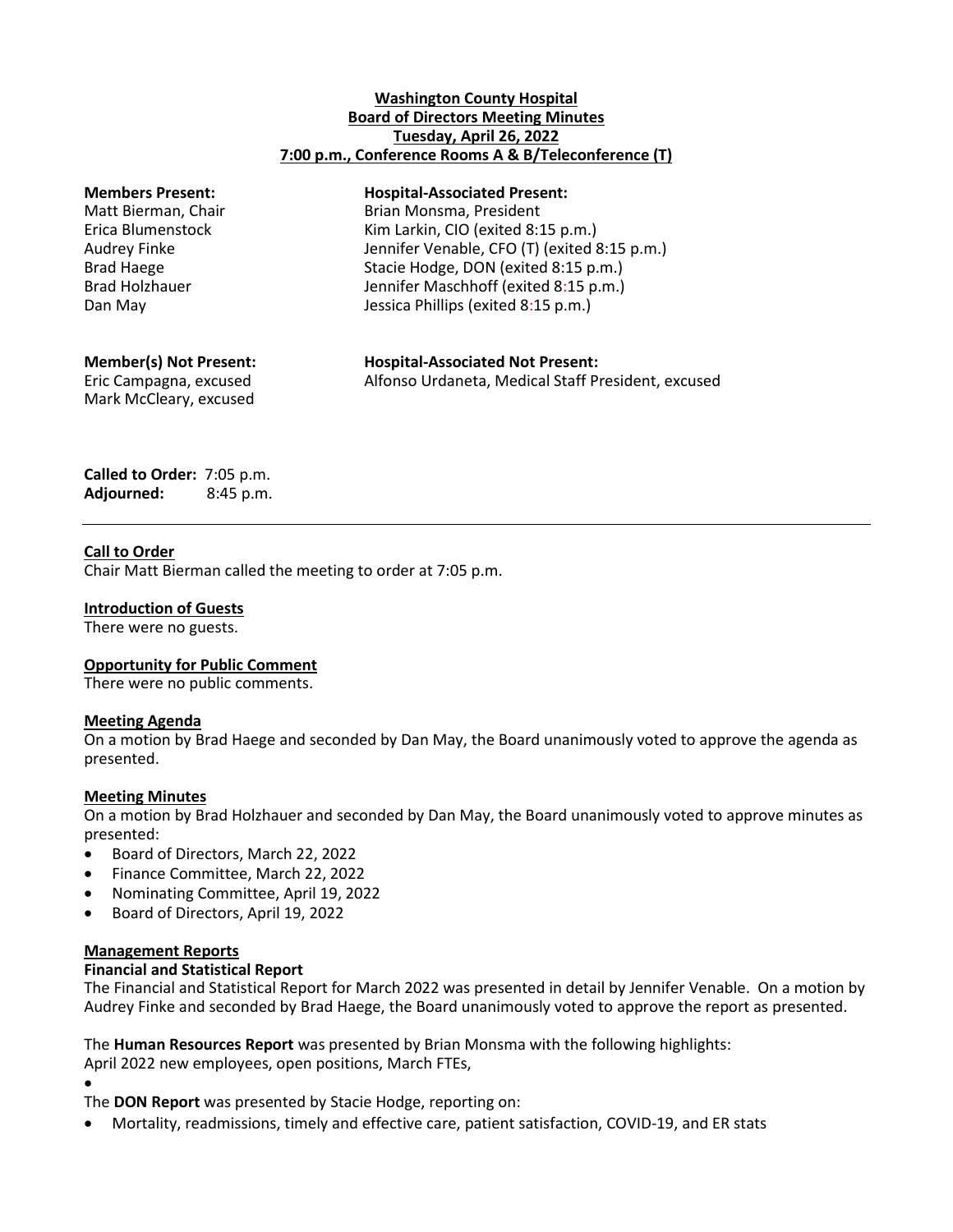The **Clinic Report** was presented by Brian Monsma, reporting:

Epic system and staffing

The **Quality Report** was presented by Jennifer Maschhoff reporting on:

Process improvement, patient safety, and credentialing

## **SSM Update**

The **President's Report** was presented by Brian Monsma, reporting on:

 The annual Golf Outing Fundraiser will be the week after Fall Festival in September this year, the board members are invited to attend the Employee Award Ceremony on Monday, May  $2^{nd}$  at 5:30 pm. Prairie Cardiovascular in O'Fallon, IL will start coming in June.

The SSM Regional Report was presented by Brian Monsma, reporting on:

Partnership Value Action Plan

### **Review of Governance Dashboard**

The Governance Dashboard was reviewed.

### **Review of Strategic Plan**

Stewardship updates were presented by Brian Monsma

#### **FY23 Board Slate of Officers**

**The slate of officers** was forwarded by the Nominating Committee. On a motion by Dan May and seconded by Audrey Finke, the Board unanimously voted to approve the Board Slate of Officers as presented.

#### **FY23 Board Committee Appointments**

**FY 23 appointments** were presented/distributed by Matt Biermann. Both a name correction and appointment change were noted.

#### **FY23 Operating and Capital Budget**

The FY23 Budget was presented by Jennifer Venable. Discussion ensued. It was clarified that all items on the capital budget would be brought to the Board for approval prior to moving forward, which is consistent with prior practice. On a motion by Audrey Finke and seconded by Brad Haege, the Board unanimously voted to approve the budget as presented.

### **Closed Meeting**

At 8:15 p.m., on a motion by Audrey Finke and seconded by Erica Blumenstock, the Board unanimously approved to enter closed session under Open Meetings Public Act 88-621 Sections 2(C)(2)(11)(17)(21). Bierman AYE, Blumenstock AYE, Finke AYE, Haege AYE, Holzhauer AYE, May AYE, Motion carried.

At 8:37 p.m., the Board left closed session and re-entered open session.

### **Meeting(s) Minutes**

On a motion by Dan May and seconded by Brad Holzhauer, the Board unanimously voted to approve the following closed meeting(s) minutes:

- Board of Directors, March 22, 2022
- Medical Staff, February 2, 2022

# **Medical Staff and/or Allied Health Professionals**

On a motion by Audrey Finke and seconded by Erica Blumenstock, the Board unanimously voted to approve Medical Staff and/or Allied health Professionals Staff credentials and/or privileges, appointments, reappointments and ongoing practice evaluations (OPPE) as recommended by WCH Medical Executive Committee (see attachment XII.B.).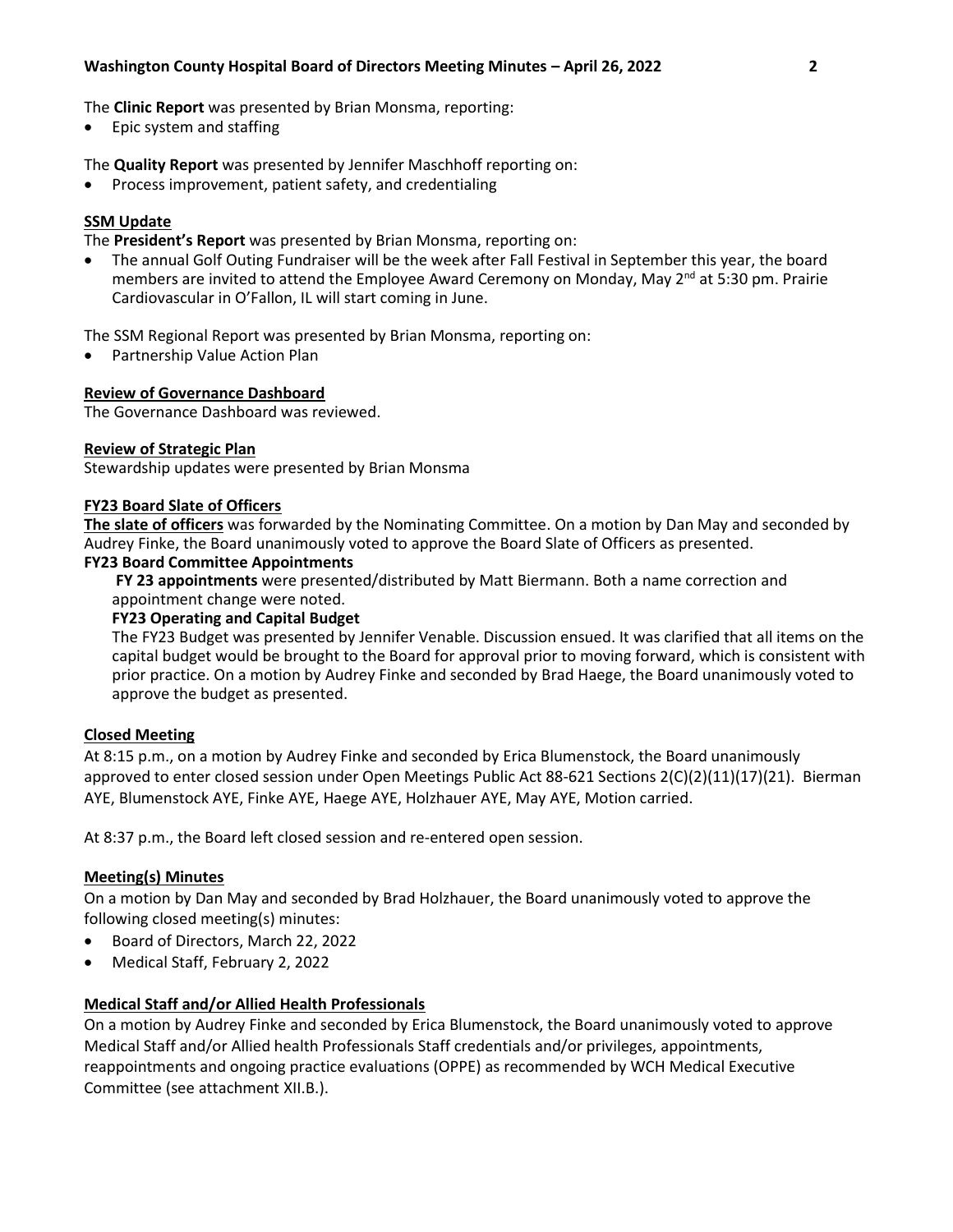## **Legal**

On a motion by Brad Haege and seconded by Brad Holzhauer, the Board unanimously voted to support settlement of the identified case within the parameters outlined.

## **Meeting Adjournment**

On a motion by Dan May and seconded by Brad Holzhauer, the Board unanimously voted to adjourn the meeting at 8:40 p.m.

Respectfully submitted,

Eric Campagna, Secretary Board of Directors Washington County Hospital

Jrp.